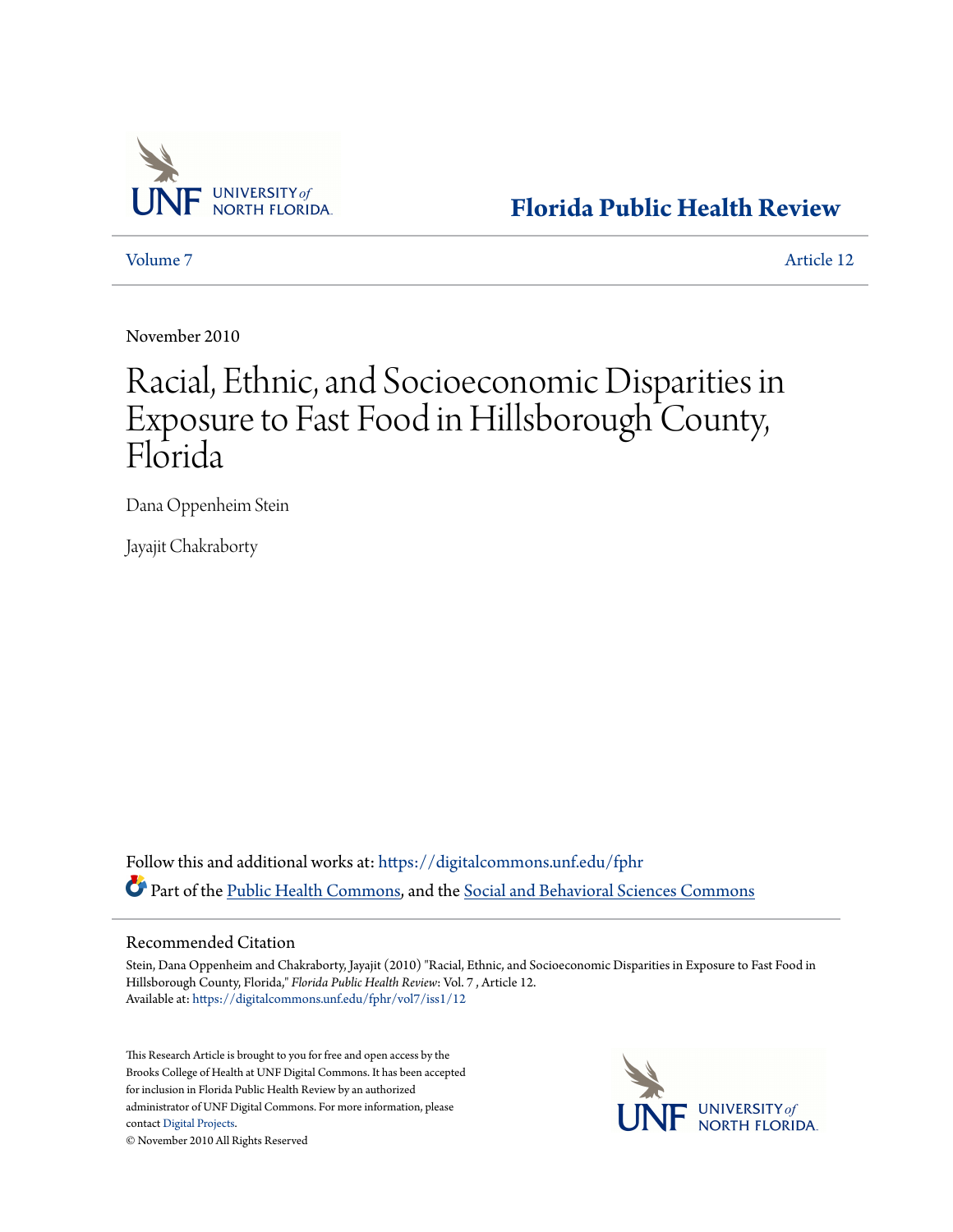# **Racial, Ethnic, and Socioeconomic Disparities in Exposure to Fast Food in Hillsborough County, Florida**

## **Dana Oppenheim Stein, BS, Jayajit Chakraborty, PhD**

#### **ABSTRACT**

*Recent studies have linked the alarming obesity epidemic in the U.S. to the growth of the fast-food restaurant industry, which offers convenient service alongside inexpensive and high-calorie food. As the number of fast-food outlets increases, research demonstrates that their geographic location plays a significant role in creating obesogenic environments, potentially exposing socially disadvantaged groups to unhealthy nutrition choices provided by these outlets. Whereas previous studies have examined the distribution of positive health amenities such as supermarkets and health-food stores, there is a growing need to evaluate the socio-demographic characteristics of neighborhoods that contain negative health entities such as fast-food outlets. Accordingly, this study sought to determine whether access to fast-food restaurants varied by neighborhood racial/ethnic composition and socioeconomic status in Hillsborough County, Florida—an area that is relatively understudied in terms of its food environment and related health implications. Bivariate and multivariate statistical analyses indicated that race and ethnicity play a pervasive role in explaining the prevalence of fast-food outlets in the county. The results reveal a significantly higher density of fast-food outlets near neighborhoods characterized by a larger proportion of racial/ethnic minorities, even after controlling for the effects of socioeconomic factors and locational characteristics. The study underscores the need to consider both the healthy and unhealthy aspects of the food environment in formulating policy solutions for addressing the obesity epidemic. Florida Public Health Review, 2010; 7, 83-92.* 

#### **Background**

Although the U.S. is one of the wealthiest and most technologically advanced countries in the world, it faces a growing and alarming epidemic obesity. According to the National Health and Nutrition Examination Survey conducted by the Centers for Disease Control and Prevention [CDC] (2009), the number of adults at least 20 years of age classified as "obese" rose from 13.4% in 1960-62 to 34.3% in 2005-06. Additionally, 32.7% of adults are "overweight" and 5.9% are "extremely obese," totaling a staggering 72.9% of all adults at least 20 years of age that are classified between "overweight" and "extremely obese." Whereas many factors contribute to this obesity epidemic, behavioral and environmental factors have been documented to play an especially significant role. According to the World Health Organization [WHO] (2006), obesity can be linked to increased consumption of foods "that are high in fat and sugar but low in vitamins" (WHO, 2006). The CDC (2004) reports evidence linking increased food and caloric intake to a rise in obesity amongst Americans. It cites other studies linking this increased caloric-intake to increased "consumption of food away from home; increased consumption of

#### *Florida Public Health Review,* **2010; 7:83-92. http://health.usf.edu/publichealth/fphr/index.htm**

salty snacks, soft drinks, and pizza; and increased portion sizes."

The fast-food industry has been a significant contributor to this increased, often unhealthy, food consumption. This industry has grown rapidly in recent years as the number of fast-food outlets in the U.S. has increased from 30,000 in 1970 to 222,000 in 2001 (Paeratakul et al., 2003). Americans are also eating more fast-food as the percentage of total calories consumed nationwide from fast-food has grown from 3% to 20% in the past 20 years (Block et al., 2004). Fast-food outlets are restaurants that offer affordable, convenient, and unhealthy food that many believe have contributed significantly to this epidemic. Jeffery et al. (2006) surveyed a sample of Minnesota residents by telephone and found that eating fast-food is associated with a high fat diet and a higher BMI. Another study examined the geographic location of these entities in the entire U.S. and found that higher fast-food restaurant density is associated with a higher BMI and a greater risk of being obese (Mehta & Chang, 2008). Ultimately, fast-food outlets and their high-calorie food offerings play a pivotal role in creating these unhealthy environments.

1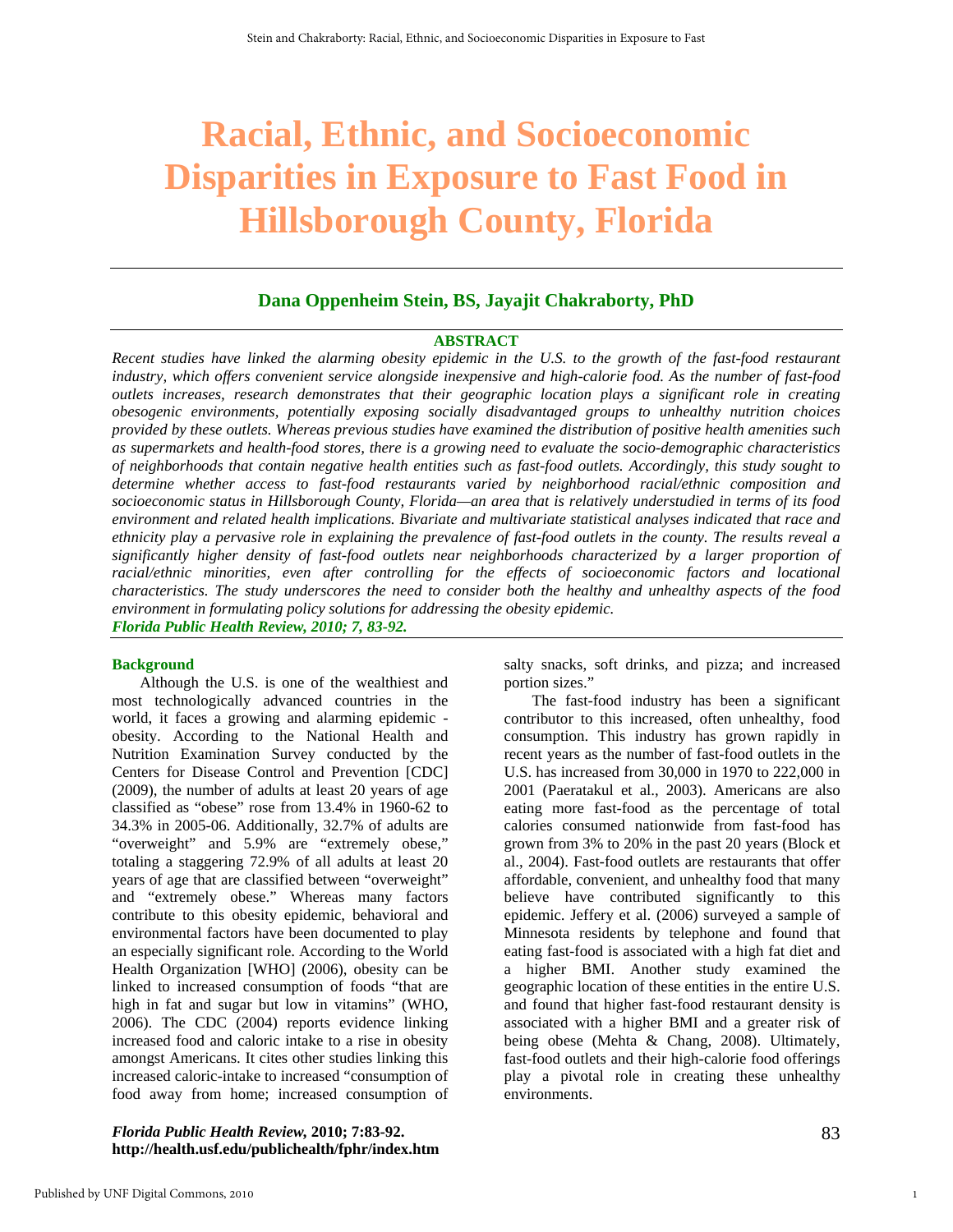Although many Americans are classified as obese, racial/ethnic minorities and lower-income individuals are more likely to suffer from this condition. Blacks are 1.4 times and Hispanics are 1.1 times as likely to be obese as non-Hispanic Whites (The Office of Minority Health, 2009). Regarding socioeconomic status, obesity is more prevalent amongst low-income women and adolescents than higher-income women and adolescents (Office of the Surgeon General, 2000; Healthy People, 2010). These staggering health outcomes can be linked to access to food entities. A Los Angeles study found low-income zip codes with a predominantly Black population to have fewer healthy food options than higher-income zip codes, both in terms of food preparation options and menu choices (Lewis et al., 2005).

Because fast-food outlets have been linked to a rise in obesity, researchers have hypothesized that their geographic location potentially exposes socially disadvantaged groups to unhealthy nutrition choices. Block et al. (2004) found that predominantly Black and lower-income neighborhoods in New Orleans are more likely to have a higher number of fast-food restaurants per square mile. Another supporting study revealed food environment disparities in St. Louis communities by race and income when considering two factors: dietary guideline adherence by nearby restaurants and access to healthy food options (Baker et al., 2006). Finally, Pearce et al. (2007) found significant and negative statistical associations between access to the nearest fast-food outlet and social deprivation in New Zealand, both when considering neighborhoods and schools. Although a limited number of studies have been conducted, previous research suggests that fast-food outlets are more likely to be located in and accessible to neighborhoods that contain higher proportions of racial/ethnic minorities and/or low-income residents.

Despite this evidence, most recent studies have focused primarily on positive food entities such as supermarkets, health food stores, and farmer markets. Apparicio et al. (2007) examined the spatial location of supermarkets in Montréal and found that lowerincome and socially deprived populations have sufficient access to these healthy food locations. Consequently, the authors recommend that research and policy efforts focus on other causes of an unhealthy diet that can lead to adverse health outcomes. Another study revealed that supermarkets are more likely to be located in mostly White neighborhoods than mostly Black neighborhoods in Maryland, Minnesota, Mississippi, and North Carolina (Morland et al., 2002). Finally, a comprehensive review of the food environment literature published between 1985 and 2008 indicated

*Florida Public Health Review,* **2010; 7:83-92. http://health.usf.edu/publichealth/fphr/index.htm** 

that communities with better access to supermarkets and less access to alcohol outlets tend to have healthier diets and lower tendencies toward obesity (Larson et al., 2009). However, this review found empirical results from studies examining restaurants, including those classified as fast-food, to be less consistent. More systematic research is clearly necessary to investigate the spatial and statistical associations between obesity, fast-food outlet locations, and the socio-demographic characteristics of neighborhoods in urban America.

More specifically, there is a growing need to examine these relationships in metropolitan areas of Florida - an area that is relatively understudied in terms of its food environment and related health implications. Previous studies have focused on other national and international communities, but few have investigated the obesity crisis and its causes in the populous "Sunbelt Region." Florida's growth has been extraordinary as its population surged by 76% between 1970 and 1990, compared to the nation's population growth of 21% during the same time period (Mormino, 2002). Florida's growing population has also been affected by the recent food crisis epidemic. According to the Food Research and Action Center [FRAC] (2010), Florida's national rank jumped from 24th in 2008 to 12th in 2009 when considering "food hardship" (the inability to pay for food). Additionally, food stamp usage in Florida has increased by a staggering 70% between 2007 and 2009 (Bloch et al., 2009). Hillsborough County, the fourth most populous county in Florida and the one with the largest population in the Tampa Bay (Tampa/St. Petersburg/Clearwater) metropolitan statistical area (Office of Economic & Demographic Research, 2009), has been especially affected by this food access problem. Therefore, Florida, and more specifically Hillsborough County, is a pivotal location for a case study of unhealthy food environments.

The current study examined the relationship between exposure to fast-food and sociodemographic characteristics of neighborhoods in Hillsborough County, Florida. The specific objective was to determine if fast-food outlets were significantly more likely to be located near neighborhoods containing relatively higher proportions of racial/ethnic minorities, after controlling for the effects of socioeconomic status and other contextual factors. The analysis utilized precise locations of fast-food outlets, census sociodemographic data, and multivariate regression models to examine the statistical effects of various neighborhood-level explanatory factors on the density of fast-food outlets at the census block group level. The broader goal was to emphasize the need to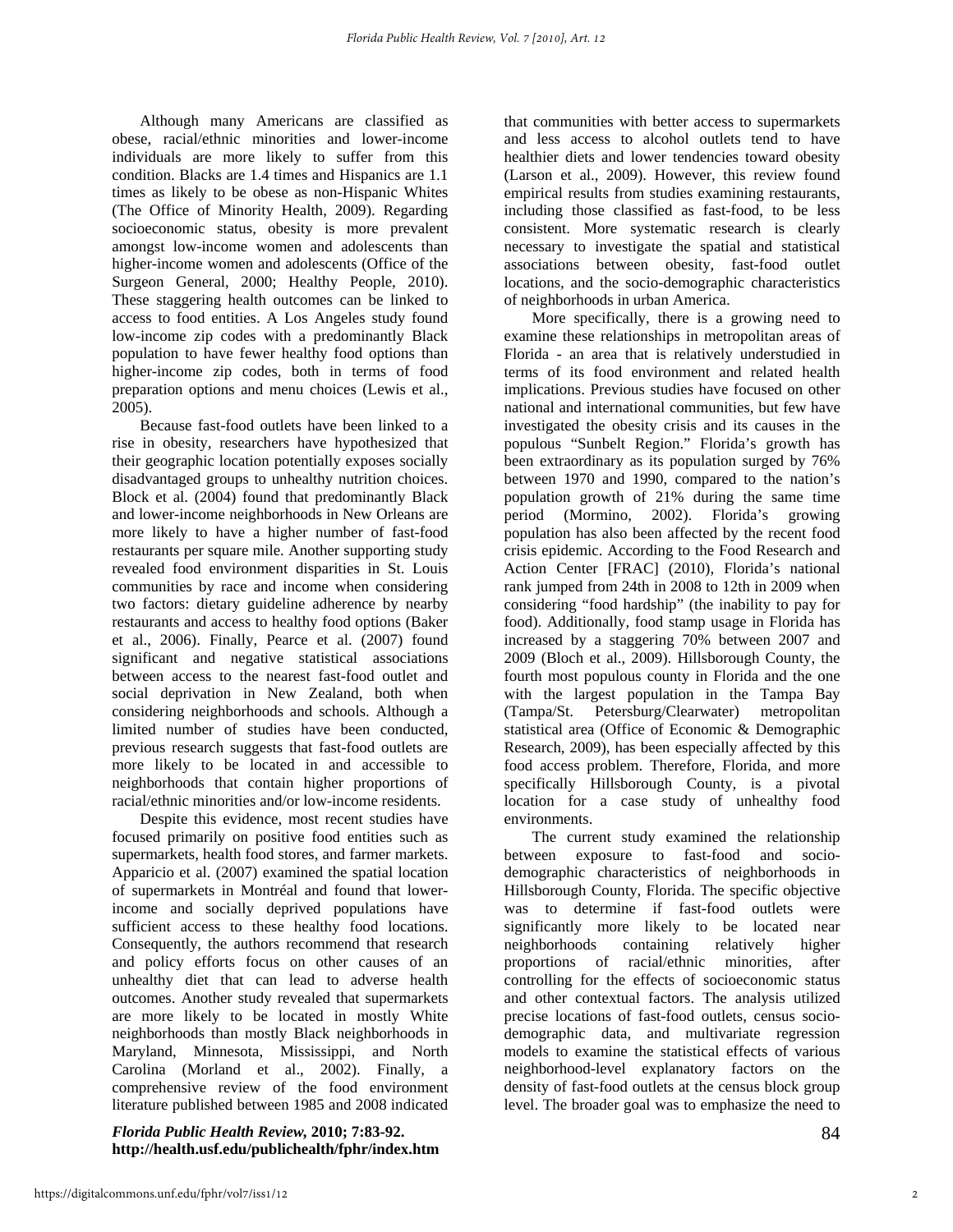consider unhealthy aspects of the food environment in formulating public policy solutions that address the

obesity epidemic in the United States.





#### **Data and Methods**

The first step consisted of developing an operational definition of fast-food outlets in Hillsborough County, Florida that would be the basis for the geographic analysis. Fast-food chains were identified initially through utilizing *Superpages.com*, an online phone book. The term "Fast-Food Restaurants" was entered into the search field for

#### *Florida Public Health Review,* **2010; 7:83-92. http://health.usf.edu/publichealth/fphr/index.htm**

each city in Hillsborough County and the ensuing results were further narrowed with the "Fast-Food Restaurants" link located below the "Best Match" category. For inclusion in the study, fast-food chains had to meet the following criteria: (1) have two or more locations within Hillsborough County, and (2) have at least one other location outside Hillsborough County.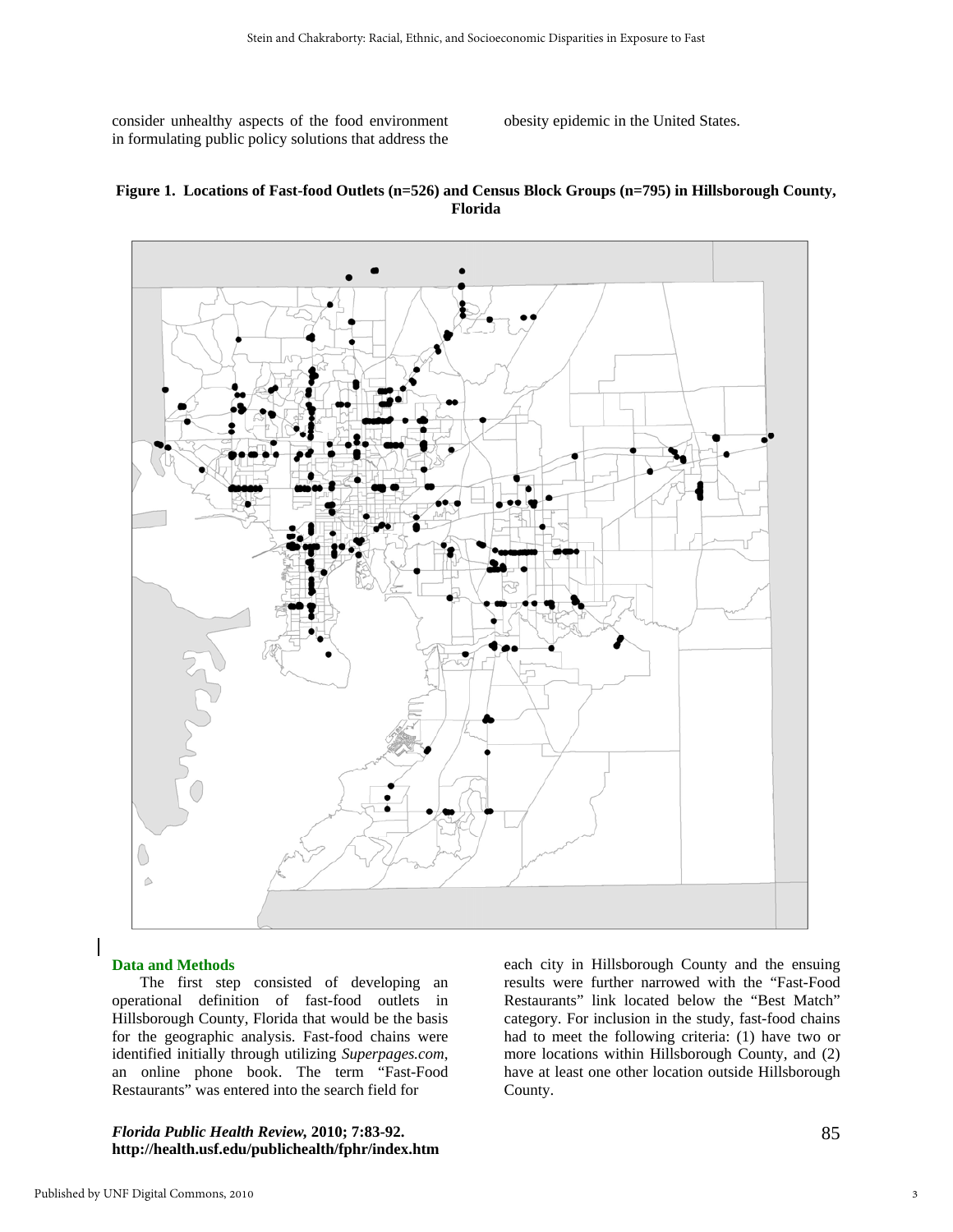These restaurant chains were further defined by using their Primary North American Industry Classification System (NAICS) Description and NAICS-1 Description. Both codes needed to be classified as "Full-Service Restaurant" and/or "Limited-Service Restaurant" to be included in the analysis. If one location of a restaurant chain that fit this criterion had a different code in either or both fields, it was viewed as a bureaucratic mistake and the location and the chain were retained for the study. This criterion resulted in a sample that included most of the fast-food market in Hillsborough County.

Individual restaurant locations were obtained from *ReferenceUSA*, a Web-based resource that compiles residential and business data nationwide from more than 5,000 public sources. Current data (updated within the past 12-month time period, 2010) for each fast-food outlet included the street-level latitude/longitude coordinates for locations in Hillsborough County and its five bordering counties (Hardee, Manatee, Pasco, Pinellas, and Polk). The analytical capabilities of geographic information software (ArcGIS version 9.3.1) were then used to geocode the location of each restaurant, based on these latitude and longitude coordinates. All fast-food outlets inside and within a mile of the Hillsborough County boundary were selected for this study. As Table 1 shows, the analysis included 39 fast-food restaurant chains and total of 526 fast-food outlets located in this area.

The spatial distribution of these fast-food outlets that were included is depicted in Figure 1. Most of these outlets are concentrated near major interstate highways in the county such as I-275 and I-4, or located in densely-populated urban areas such as Brandon, Plant City, Riverview, Tampa, Temple Terrace and Town n' Country.

#### *Dependent Variable*

The food environment, which includes negative health entities such as these fast-food outlets, is a complex and dynamic entity that can vary based on geographic location and societal influences. Sharkey (2009) notes that there are several dimensions to the food environment: density that includes ratio of food outlets by geographic unit, proximity that includes distance to these food outlets, and variety that includes the differences in price, menu, and preparation. Because the current study aimed to provide insights on the relationship between fast-food location and neighborhood socio-demographics in Hillsborough County, density (number of outlets per square mile) was assumed to be the most appropriate measurement to represent the dependent variable. Census block groups represented the unit of analysis for the study because the block group is the smallest

#### *Florida Public Health Review,* **2010; 7:83-92. http://health.usf.edu/publichealth/fphr/index.htm**

|                                      | Table 1. Fast-Food Outlets in Hillsborough County, FL |  |
|--------------------------------------|-------------------------------------------------------|--|
| $D_{\alpha}$ ctaurant/ $C$ hain Nama | Numbor                                                |  |

| <b>Restaurant/Chain Name</b> | <b>Number</b>  |
|------------------------------|----------------|
| Arby's                       | 11             |
| Blimpie                      | 13             |
| <b>Boston Market</b>         | 8              |
| <b>Burger King</b>           | 27             |
| Charley's Grilled Subs       | $\overline{2}$ |
| Checkers                     | 17             |
| Chick-fil-A                  | 13             |
| Chipotle Mexican Grill       | 5              |
| CiCi's Pizza                 | 8              |
| Domino's Pizza               | 15             |
| Evos                         | 3              |
| <b>Firehouse Subs</b>        | 7              |
| <b>Five Guys</b>             | 8              |
| Godfather's Pizza            | 11             |
| Hardee's                     | 5              |
| Hungry Howie's Pizza         | 24             |
| Jason's Deli                 | $\overline{2}$ |
| Jersey Mike's Subs           | 3              |
| Kentucky Fried Chicken (KFC) | 18             |
| Lenny's Sub Shop             | 2              |
| Long John Silver's           | 5              |
| McDonald's                   | 57             |
| Moe's Southwest Grill        | 9              |
| Nick's Gyros & Subs          | 2              |
| Panda Express                | 5              |
| Panera Bread                 | 9              |
| Papa John's Pizza            | 14             |
| Pizza Hut                    | 24             |
| Pollo Tropical               | 3              |
| Popeyes Chicken & Biscuits   | 9              |
| Quiznos                      | 13             |
| Sbarro                       | 3              |
| Sonic Drive-In               | 12             |
| Subway                       | 93             |
| Taco Bell                    | 23             |
| The Pita Pit                 | $\overline{c}$ |
| Tijuana Flats                | $\overline{c}$ |
| Wendy's                      | 30             |
| Wingstop                     | $\mathfrak{2}$ |
| Zaxby's                      | 4              |
| <b>Total</b>                 | 526            |

unit or finest spatial resolution at which the U.S. Census publishes socioeconomic data.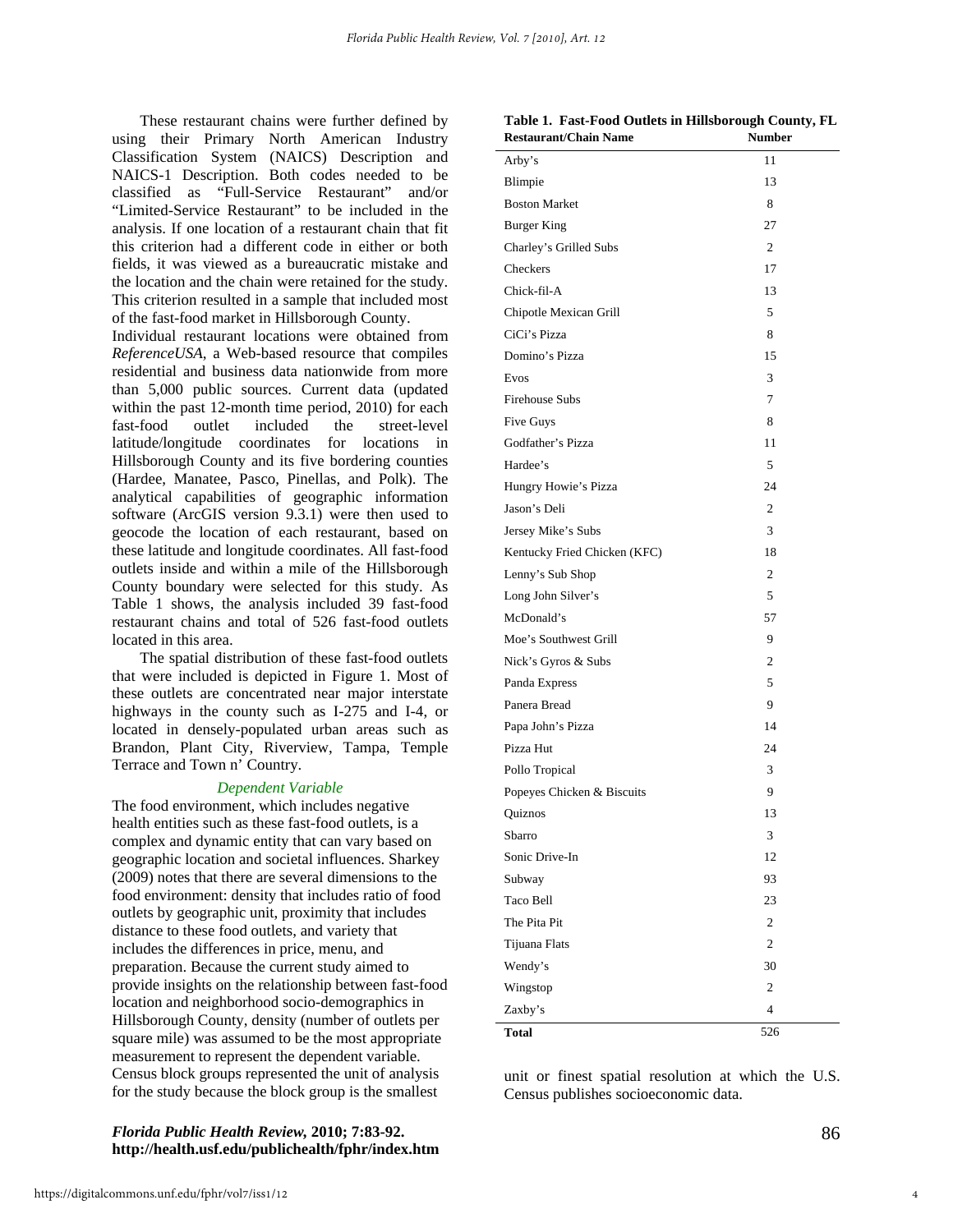Fast-food density was calculated by using a onemile buffer around each census block group located in Hillsborough County. There were two reasons for using these buffers: (1) travel patterns, and (2) edge effects. First, a buffer is necessary to account for the fact that individuals who live in a particular block group potentially travel to areas beyond these arbitrary boundaries for work, school, and/or recreation. People are likely to use connecting roads and encounter the fast-food outlets immediately outside their block group of residence as they travel to or from these activities. Second, the use of block group boundaries fails to account for potential boundary or edge effects (Fitos & Chakraborty, 2010). These effects deal with the possibility that a facility could be located so close to the edge of a census unit that its immediate and effective neighborhood includes portions of other surrounding units. Figure 1 illustrates this reality that few fastfood outlets in the study area are located at the center of their host block group and most outlets are located near the boundaries of block groups. Therefore, block groups may not suitable for representing neighborhood boundaries if restaurants tend to locate at their edges or borders.

Previous studies have recommended a one-mile buffer around census units as the preferred distance for analyzing access to fast-food outlets (e.g., Block

et al. 2004). Additionally, a *New York Times* article reported that a McDonald's restaurant is located within a three-to-four-minute driving distance of every American home (Lubow, 1998). Accordingly, an assumption was made that residents of a block group would have access to all fast-food outlets within a mile of its boundary. Preliminary calculations indicated that only about 30% of block groups (236 of 795) in the study area contain at least one fast-food outlet inside their boundary, whereas almost 92% of block groups (729 of 795) contain at least one fast-food outlet within a mile of their boundary. If these buffers were not utilized, the analysis would lead to the potentially misleading conclusion that almost 70% of block groups in this county lack access to fast-food restaurants.

Ultimately, fast-food restaurant density was calculated as the number of fast-food chain outlets within a mile of each block group divided by the area of the block group in square miles. This calculation of areal density accounts for the size of the neighborhood within which fast-food outlets are located. The skewness of its distribution in the study area was addressed by taking the natural logarithm of fast-food restaurant density as the dependent variable for the statistical analysis. Summary statistics for all variables used in the study are provided in Table 2.

| Table 2. Summary Statistics for Dependent and Independent Variables |              |            |             |           |             |  |
|---------------------------------------------------------------------|--------------|------------|-------------|-----------|-------------|--|
| <b>Variables</b>                                                    | Min          | <b>Max</b> | <b>Mean</b> | <b>SD</b> | Pearson's r |  |
| Dependent:                                                          |              |            |             |           |             |  |
| Fast-Food Restaurant Density (FFRD)                                 | 0.000        | 746.211    | 38.535      | 63.409    |             |  |
| Natural Logarithm of FFRD                                           | $-2.322$     | 6.615      | 2.647       | 1.658     |             |  |
| <b>Race/Ethnicity:</b>                                              |              |            |             |           |             |  |
| <b>Proportion Black</b>                                             | 0.000        | 1.000      | 0.160       | 0.235     | $0.203**$   |  |
| Proportion Hispanic                                                 | 0.000        | 1.000      | 0.175       | 0.147     | $0.149**$   |  |
| <b>Socioeconomic Status:</b>                                        |              |            |             |           |             |  |
| Median Household Income (\$)                                        | $\mathbf{0}$ | 159,949    | 43,572      | 21,391    | $-0.175**$  |  |
| Median Home Value (\$)                                              | $\Omega$     | 560,900    | 103,542     | 64,242    | $-0.130**$  |  |
| Proportion Higher Education                                         | 0.000        | 1.000      | 0.229       | 0.184     | $0.077*$    |  |
| <b>Locational Characteristics:</b>                                  |              |            |             |           |             |  |
| <b>Population Density</b>                                           | $\theta$     | 64,819     | 3,544       | 3,812     | $0.543**$   |  |
| <b>Highway Presence</b>                                             | 0.000        | 1.000      | 0.886       | 0.319     | $0.175**$   |  |

|  |  | Table 2. Summary Statistics for Dependent and Independent Variables |  |  |
|--|--|---------------------------------------------------------------------|--|--|
|  |  |                                                                     |  |  |

\*\**p*<.01; \**p*<.05 (two-tail)

#### *Explanatory Variables*

The statistical analysis includes three categories of explanatory variables: race/ethnicity, socioeconomic status, and locational characteristics. All data came from the 2000 U.S. Census at the block group level, except for the presence of highways. Although the census socio-demographic information

#### *Florida Public Health Review,* **2010; 7:83-92. http://health.usf.edu/publichealth/fphr/index.htm**

came from a different year (2000) than the fast-food outlet location (2010), it was the best available resource for this information. For the race/ethnicity variables, it was determined that both Blacks and Hispanics needed to be included as they comprise the largest minority groups in Hillsborough County, accounting for almost 22% and 17% of the general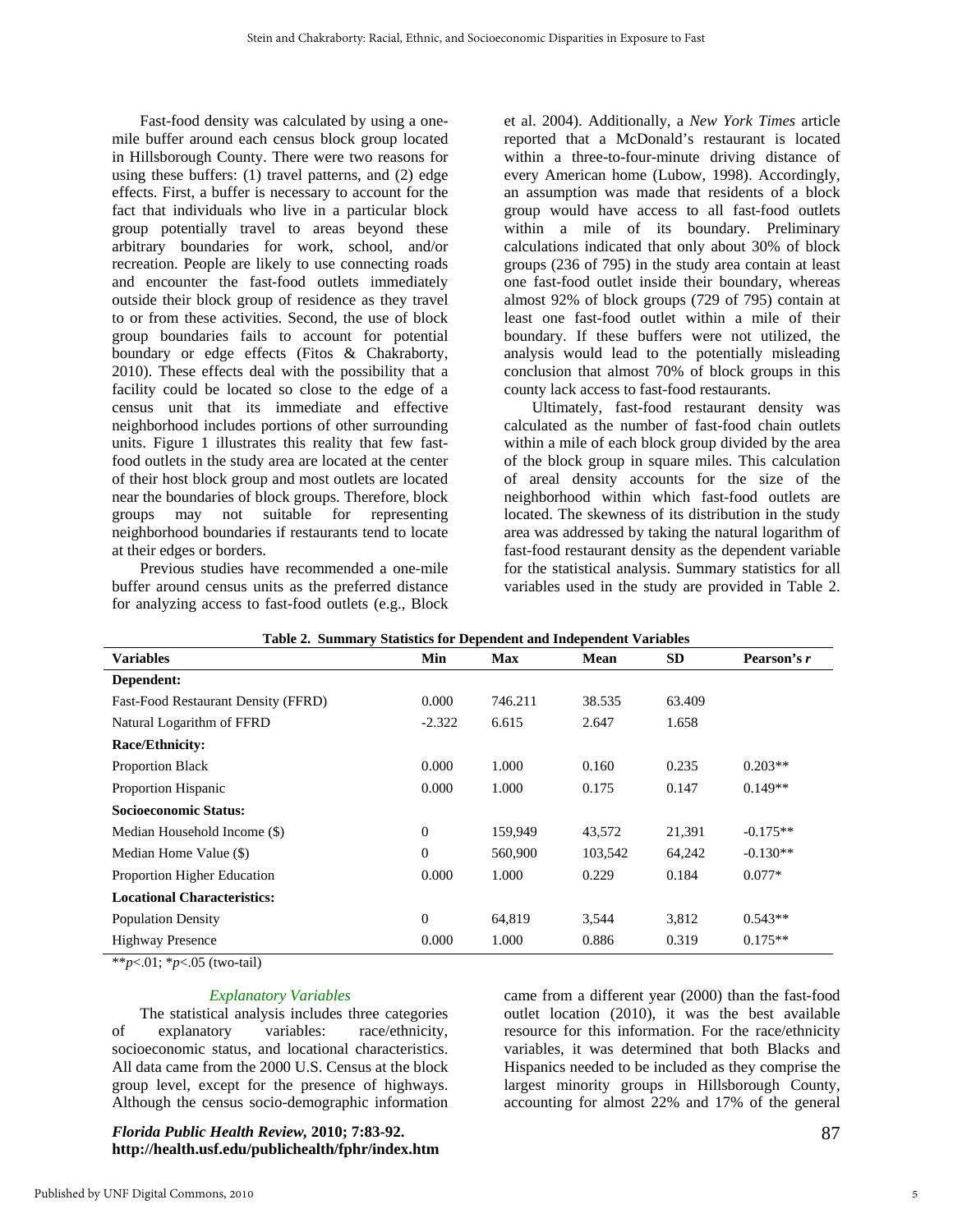population, respectively (U.S. Census Bureau, 2010). Previous studies on the local food environment also have analyzed the presence of Black and Hispanic residents (e.g. Mehta and Chang, 2008; Larson et al., 2009). Other minority populations (e.g., Asians) were not included as they comprised less than 6% of the total county population (U.S. Census Bureau, 2010). The Proportion Black variable was calculated as the total number of individuals identifying their race only as Black divided by the total block group population. The Proportion Hispanic variable was calculated as the total number of self-identified Hispanic/Latino residents (of any race) divided by the total block group population.

The socioeconomic variables were selected to represent a block group's class status as related to wealth and income. These included Median Household Income and Median Home Value, respectively. Previous studies have used either

median household income (Block et al., 2004) or median housing values (Morland et al., 2002) to evaluate the relationship between location of food stores and neighborhood economic status. Both variables were included in the analysis to gain a better understanding of the relationship between fastfood restaurant density and class in Hillsborough County. An additional variable was included to represent the level of educational attainment and examine its geographic association with fast-food access. Although a previous study has included educational level as a component of a composite index of socioeconomic distress (Larsen & Gilliand, 2008), the independent effect of neighborhood education status on unhealthy food entities has not been investigated. To explore this relationship, the proportion of individuals with higher education was included in the analysis. The Proportion Higher Education variable was calculated as the number of

| <b>Variables</b>             | <b>Model 1</b> | raoic or manapic regression or rase room restaurant behory (matural bog)<br><b>Model 2</b> | Model 3       |
|------------------------------|----------------|--------------------------------------------------------------------------------------------|---------------|
| Proportion Black             | 0.216          | 0.241                                                                                      | 0.118         |
|                              | $(6.275)$ **   | $(6.618)$ **                                                                               | $(3.620)$ **  |
| Proportion Hispanic          | 0.166          | 0.231                                                                                      | 0.097         |
|                              | $(4.814)$ **   | $(6.612)$ **                                                                               | $(3.068)$ **  |
| Median Household Income (\$) |                | $-0.314$                                                                                   | $-0.184$      |
|                              |                | $(-5.944)$ **                                                                              | $(-3.895)$ ** |
| Median Home Value (\$)       |                | $-0.190$                                                                                   | $-0.147$      |
|                              |                | $(-3.763)$ **                                                                              | $(-3.321)$ ** |
| Proportion Higher Education  |                | 0.613                                                                                      | 0.423         |
|                              |                | $(11.815)$ **                                                                              | $(9.045)$ **  |
| <b>Population Density</b>    |                |                                                                                            | 0.462         |
|                              |                |                                                                                            | $(15.477)**$  |
| <b>Highway Presence</b>      |                |                                                                                            | 0.162         |
|                              |                |                                                                                            | $(5.559)$ **  |
| N                            | 795            | 795                                                                                        | 795           |
| Condition Index              | 3.245          | 9.953                                                                                      | 14.051        |
| Adjusted R-squared           | 0.066          | 0.205                                                                                      | 0.396         |
| F-statistic                  | 29.124**       | 42.067**                                                                                   | 75.510**      |

| Table 3. Multiple Regression of Fast-Food Restaurant Density (Natural Log) |  |  |  |
|----------------------------------------------------------------------------|--|--|--|
|                                                                            |  |  |  |

Note: standardized coefficients with t-values in parentheses;\*\**p*<.01 (two-tail)

adults (at least 25 years of age) with at least a Bachelor's Degree in a block group divided by the total block group population.

Two variables were included to control for the role played by neighborhood population and accessibility in the relationship between fast-food density and socio-demographic factors: (1) population density (persons per square mile); and (2) the presence of major highways. Their inclusion is supported by previous studies which suggest that

### *Florida Public Health Review,* **2010; 7:83-92. http://health.usf.edu/publichealth/fphr/index.htm**

fast-food restaurants are more likely to locate in neighborhoods that are more densely populated (e.g., Apparicio et al., 2007) and are more accessible to highways (e.g., Block et al., 2004). The Population Density variable was calculated as the total block group population divided by the area of each block group in square mile. A qualitative variable was used to account for the presence of Interstate, U.S. and/or State highways within a mile of each block group. This dichotomous variable was coded as '1' if the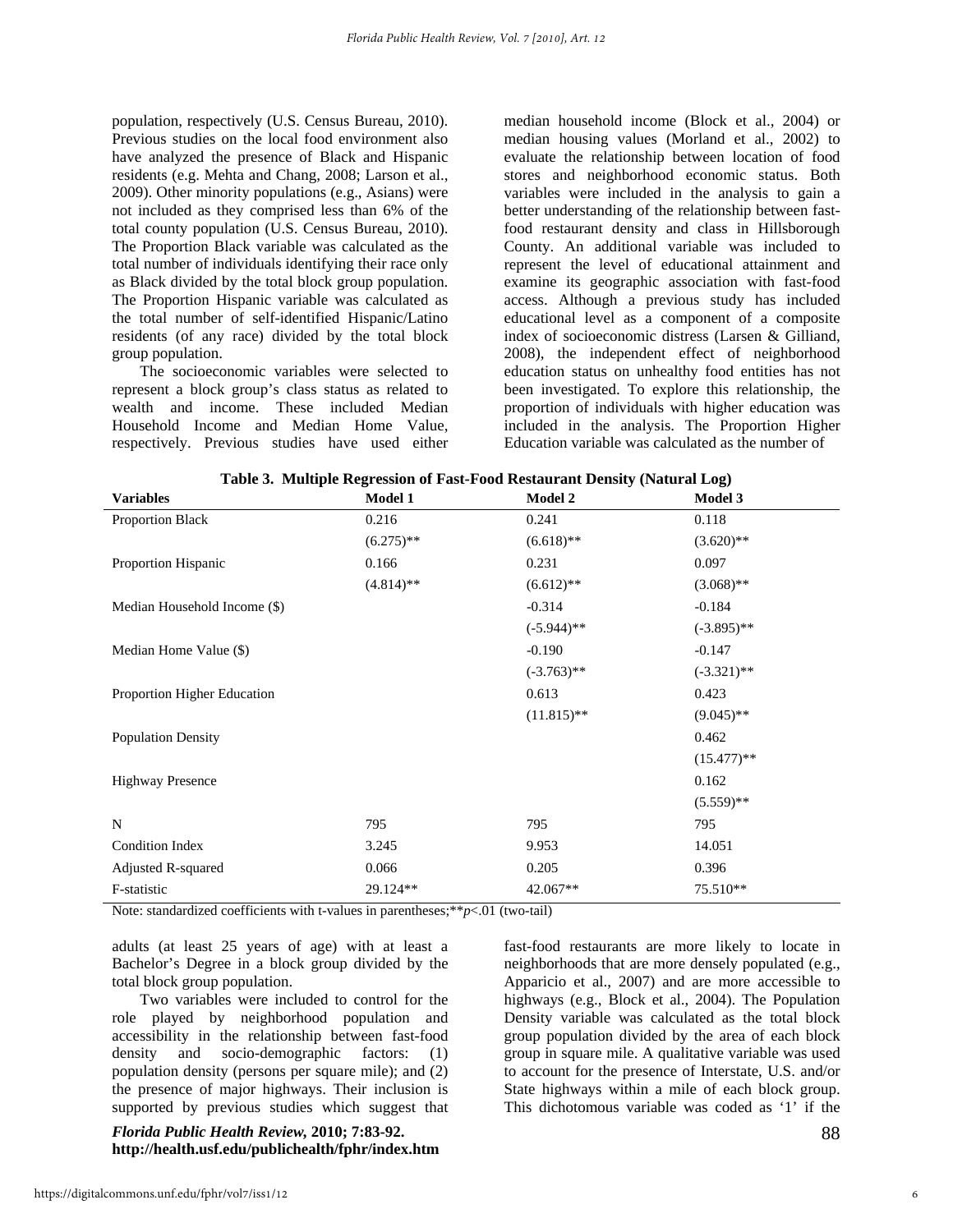block group was intersected by least one type of highway, and coded as '0' if no highways were present. Highways are an important consideration for this research because the fast-food industry began and grew alongside the interstate highway system boom of the 1950s (Schlosser, 2001). This highway information was obtained from Census TIGER/Line Street Files (2000 and 2002) and deemed sufficiently current.

#### *Statistical Analysis*

To identify the factors affecting fast-food restaurant density (FFRD), a combination of linear correlation and multivariate regression analysis was used. The first phase of the analysis uses bivariate parametric correlations to examine the relationship between each of the explanatory factors and the natural logarithm of FFRD. The second phase utilizes a three-stage multivariate regression analysis based on the least squares approach and three different combinations of explanatory variables (race/ethnicity, socioeconomic status, and neighborhood locational characteristics). All statistical analyses used SPSS statistical software (version 18).

#### **Results**

At the block group level, fast-food restaurant density (FFRD) in Hillsborough County varies from 0 to 746.211, with a mean of approximately 39 restaurants per square mile and a standard deviation of more than 63 per square mile. To account for skewness and to reduce the effect of extreme outliers, the natural logarithm of FFRD was used as the dependent variable. The mean of this variable is 2.647 with a standard deviation of only 1.658, and its frequency distribution is sufficiently normal to meet least squares regression requirements. Most of the explanatory variables suggest substantial variability in their values across block groups in this study area. Variables describing race and ethnicity, however, indicate higher standard deviations relative to their respective means compared to variables representing socioeconomic status. Summary statistics for all variables used in this study are provided in Table 2.

Bivariate parametric correlation is first used to investigate the nature and direction of the statistical relationship between the dependent variable and each independent variable at the block group level. Pearson's correlation coefficients (*r*-values), presented in Table 2, indicate that all variables were significantly associated  $(p<.05)$  with the density of fast-food restaurants. Both of the racial/ethnic variables were significantly and positively correlated with the natural log of FFRD, with the Black proportion showing a stronger association than the Hispanic proportion. Socioeconomic disparities in the distribution of fast-food outlets are also evident from

*Florida Public Health Review,* **2010; 7:83-92. http://health.usf.edu/publichealth/fphr/index.htm**  Table 2. The natural log of FFRD increases significantly with a decrease in both median household income and median housing value, with household income showing a slightly stronger negative association with the dependent variable. In contrast, the proportion of individuals with a Bachelor's or higher degree is the only socioeconomic variable that is positively correlated with the natural log of FFRD. Both locational characteristic variables (population density and highway presence) indicate a significantly positive association with the dependent variable, with population density yielding a higher *r*-value than any other explanatory variable.

The next phase of analysis used a three-stage multivariate regression model to investigate the simultaneous effects of the explanatory factors on the density of fast-food restaurants in Hillsborough County. To analyze the effects of race/ethnicity, socioeconomic status, and locational characteristics separately and collectively, three different combinations of independent variables were employed. Because the main objective was to determine if fast-food outlets were more likely to locate near neighborhoods containing higher proportions of racial and ethnic minorities, variables that quantified both these characteristics were included in every model. Whereas model 1 was comprised of only the proportion of Black and Hispanic residents, model 2 combines these racial/ethnic attributes with the socioeconomic status variables. Model 3 includes locational characteristics in conjunction with variables in model 2, to encompass the entire set of explanatory variables. The standardized regression coefficients and corresponding *t*-values associated with each model are shown in Table 3. The ANOVA F-test indicates overall significance  $(p<0.01)$  for all three regression models.

To check for multicollinearity, tolerance statistics for each independent variable in the regression models were examined. The values of the tolerance statistic for all variables were greater than 0.2, suggesting that there were no collinearity problems in these models. The multicollinearity condition index was also calculated for the combination of variables included in each regression model, as shown in Table 3. All three models yielded a condition index smaller than 30, confirming the absence of severe multicollinearity among independent variables.

In model 1, both explanatory variables were statistically significant  $(p<.01)$  and positive, with the Black proportion yielding a larger standardized coefficient than the Hispanic proportion. The inclusion of socioeconomic status variables in model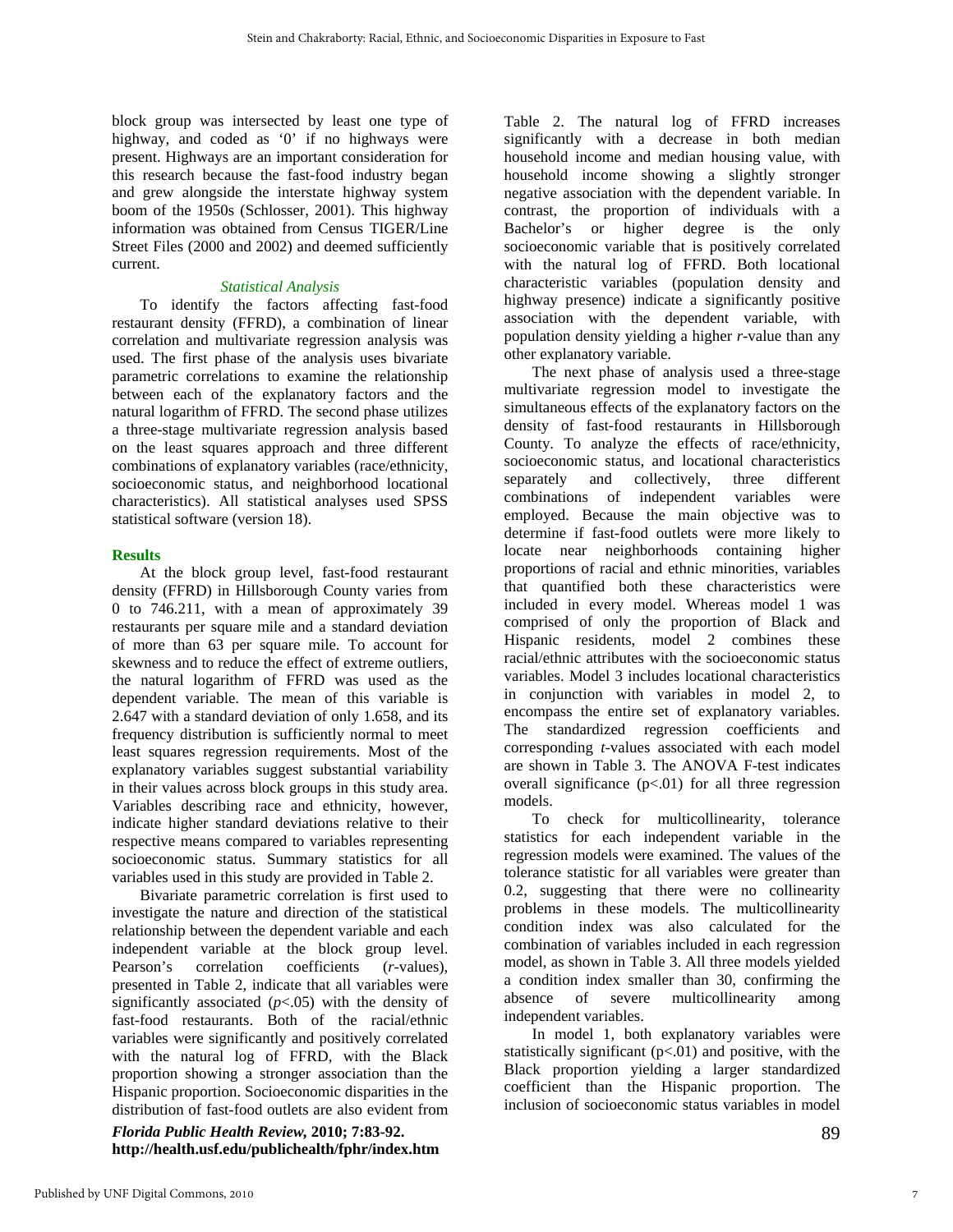2 resulted in a substantial increase in explanatory power as measured by the adjusted R-squared, and all the variables show a highly significant relationship (p<.01) with the natural log of FFRD. Whereas the coefficients for the race/ethnicity variables from model 1 remained positive, median household income and median home value indicated a negative association, with household income yielding a smaller standardized coefficient than home value. The proportion of individuals with higher education, however, was the only socioeconomic status variable positively related to the log of FFRD.

Model 3, the final regression model, adds the locational characteristic variables to the explanatory variables previously included in model 2. An increase in both the adjusted R-squared and the ANOVA Fstatistic suggests improvement in model fit. All variables, including the new additions, continued to show a statistically significant  $(p<.01)$  effect on the dependent variable. Whereas the race/ethnicity variables remained positive and similarly related, there was a decrease in their standardized coefficients. The coefficients for the three socioeconomic status variables maintained the same direction observed in model 2, but also decreased in value. Both locational characteristics were positively associated with the log of FFRD, with population density yielding a larger standardized coefficient than highway presence, and any other explanatory variable in model 3.

#### **Discussion**

This paper addresses the growing need to examine the unhealthy aspects of the food environment and their adverse implications for socially disadvantaged communities in metropolitan areas of Florida. This study focuses on analyzing the relationship between the spatial distribution of fastfood outlets and socio-demographic characteristics of neighborhoods in Hillsborough County, Florida. The bivariate correlation and multivariate regression analyses indicate that race and ethnicity play a role in explaining the prevalence of fast-food outlets in this study area. Specifically, the density of fast-food outlets is significantly greater in neighborhoods containing a higher proportion of Black and Hispanic residents, even after controlling for the effects of various socioeconomic factors and locational characteristics. These results are consistent with the few previous studies conducted in other places that found minority and low-income neighborhoods to have increased geographic exposure to fast food (Block et al., 2004; Pearce et al., 2007).

In addition to race/ethnicity, the distribution of fast-food outlets in the study area is strongly influenced by neighborhood socioeconomic status.

*Florida Public Health Review,* **2010; 7:83-92. http://health.usf.edu/publichealth/fphr/index.htm**  The density of fast-food restaurants is significantly greater in areas with a lower median household income and a lower median home value, after accounting for the effects of race, ethnicity, and other locational characteristics. However, fast-food outlets are statistically more prevalent in neighborhoods containing a higher proportion of adults with a Bachelor's degree or higher. This finding can be explained, in part, by the presence of two major universities, which implies a relatively large graduate student population in Hillsborough County. Fast-food outlets often locate near residences of these students who tend to live in neighborhoods near their university campus that are characterized by rental housing and lower socioeconomic status. Consequently, the current results reveal a higher density of fast-food restaurants in less affluent neighborhoods with more educated adults. Lastly, the results indicate that locational characteristics of neighborhoods affect the spatial distribution of fastfood restaurants. The density of fast-food outlets is significantly greater in areas with a higher population density and those accessible to major highways.

Whereas the study represents the first systematic attempt to examine geographic exposure to fast-food outlets in a metropolitan area of Florida, there are certain limitations that should be addressed in future research to improve understanding of the unhealthy food environment and its social implications. In addition to analyzing the density of fast-food outlets, it is also necessary to investigate other dimensions of the food environment such as proximity and variety (Sharkey, 2009). Instead of relying on census unit boundaries, future studies would benefit from incorporating detailed street network data to improve the assessment of both travel time and distance from fast-food outlets. Instead of assuming that all outlets pose equal health risk, future studies would also benefit from implementing an index that evaluates the variety of meal choices and nutritional content of food served by these quick-service restaurants.

Additionally, this study may be limited in the selection of explanatory variables used for the statistical analysis. Future researchers may want to use a more complex variable for examining multiple factors that determine socioeconomic class or wealth, such as a composite index based on locally appropriate census variables (Apparicio et al., 2007; Larsen & Gilliand, 2008). Locational variables that represent land use planning or zoning decisions and the availability of public transportation could also be included as control factors to fully understand the relationship between urban spatial structure and obesogenic environments.

Finally, it is also important to consider the fact that conventional multivariate regression may not be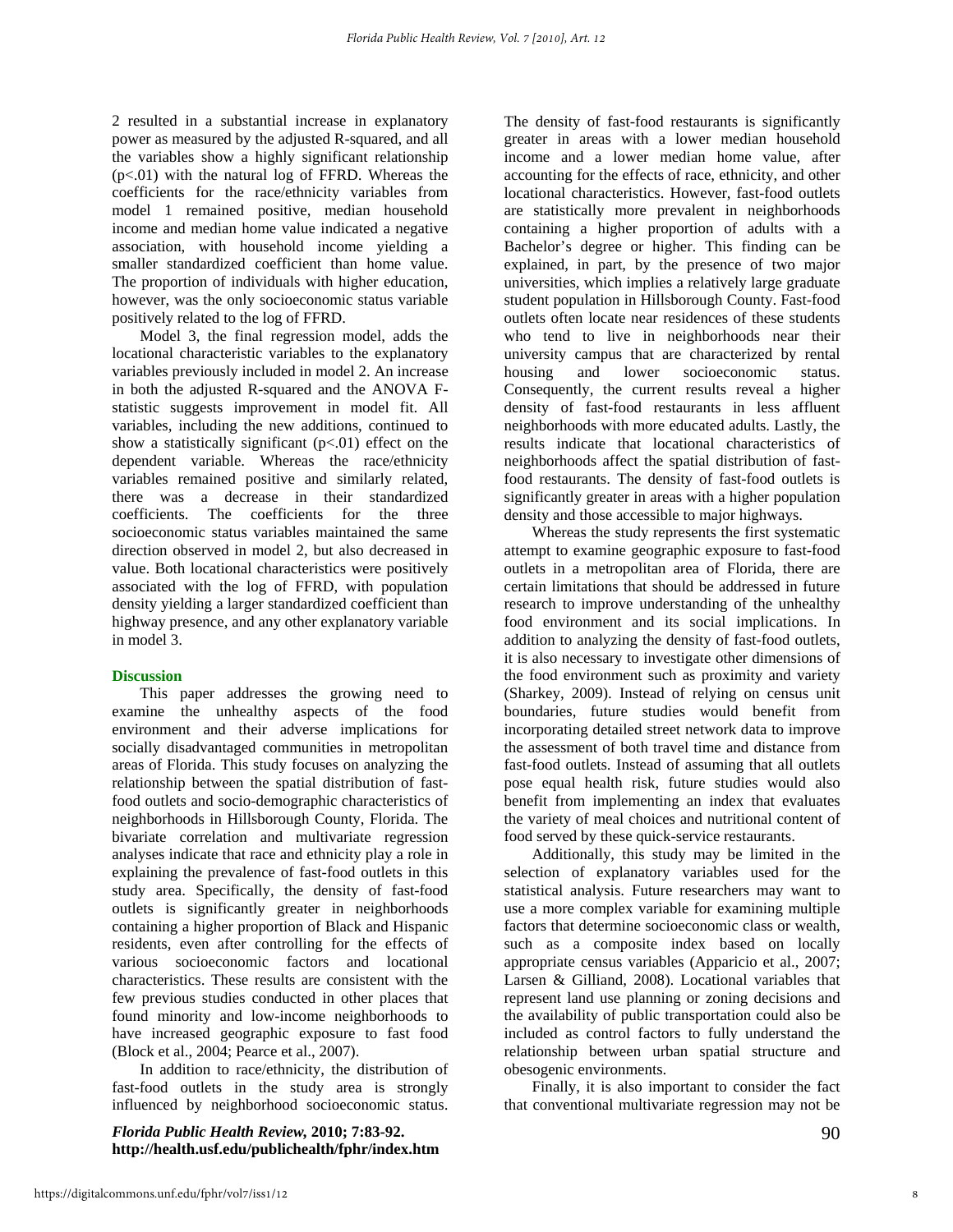the most appropriate technique for analyzing the geographic relationship between fast-food outlet density and neighborhood socio-demographics, because it assumes observations and error terms to be spatially independent. Spatial dependence or autocorrelation in the regression residuals could overstate the significance of multivariate relationships (Getis, 2007; Chakraborty, 2010). Future research should explore the use of spatial regression techniques that consider the effects of geographic clustering and control for spatial dependence in the data.

Despite the limitations noted, this study provides evidence that fast-food outlets in Hillsborough County are more likely to locate near predominantly Black, Hispanic, and lower income neighborhoods. These findings suggest that racial/ethnic minorities and individuals of lower economic status have greater exposure and more convenient access to these less healthy outlets, and are potentially more likely to partake in increased consumption of the high-calorie food they serve. Therefore, the location of these fastfood outlets could explain the higher occurrence of obesity in socially disadvantaged groups. Ultimately, these results highlight the important role that local environmental factors, especially unhealthy food entities, play in the creation and sustention of the obesity epidemic. These findings underscore the need to educate the public of the dangers associated with fast-food consumption and to implement appropriate policy solutions that consider both the healthy *and* unhealthy food environment when seeking to address the growing and alarming obesity epidemic.

#### **References**

Apparicio, P., Cloutier, M., & Shearmur, R. (2007). The case of Montréal's missing food desserts: evaluation of accessibility to food supermarkets. *International Journal of Health Geographics*, *6*, 4- 17.

Baker, E., Schootman, M., Barnidge, E., & Kelly, C. (2006). The role of race and poverty in access to foods that enable individuals to adhere to dietary guidelines. *Preventing Chronic Disease*, *3*(3), A76.

Bloch, M., DeParle, J., Ericson, M., & Gebeloff, R. (November 28, 2009). Food stamp usage

across the country (map). *New York Times*. Retrieved from

[http://www.nytimes.com/interactive/2009/11/28/us/2](http://www.nytimes.com/interactive/2009/11/28/us/20091128-foodstamps.html) [0091128-foodstamps.html](http://www.nytimes.com/interactive/2009/11/28/us/20091128-foodstamps.html).

Block, J.P., Scribner, R.A., & DeSalvo, K.B. (2004). Fast food, race/ethnicity, and income: a geographic analysis. *American Journal of Preventive Medicine*, *27*(3), 211-217.

#### *Florida Public Health Review,* **2010; 7:83-92. http://health.usf.edu/publichealth/fphr/index.htm**

Centers for Disease Control and Prevention (CDC). (February 6, 2004). Trends in Intake of Energy and Macronutrients --- United States, 1971— 2000. Retrieved from [http://www.cdc.gov/mmwr/preview/mmwrhtml/mm5](http://www.cdc.gov/mmwr/preview/mmwrhtml/mm5304a3.html) [304a3.html](http://www.cdc.gov/mmwr/preview/mmwrhtml/mm5304a3.html).

Centers for Disease Control and Prevention/National Center for Health Statistics (CDC/NCHS). (Updated December 23, 2009). NCHS Health E-Stat: Prevalence of overweight, obesity and extreme obesity among adults: United States, trends 1960-62 through 2005-2006. Retrieved from [http://www.cdc.gov/nchs/data/hestat/overweight/over](http://www.cdc.gov/nchs/data/hestat/overweight/overweight_adult.html) [weight\\_adult.html.](http://www.cdc.gov/nchs/data/hestat/overweight/overweight_adult.html)

Chakraborty, J. (in press). Revisiting Tobler's first law of geography: spatial regression models for assessing environmental justice and health risk disparities." In: Maantay, J., & McLafferty, S. (Eds.), *Geospatial analysis of environmental health*. New York: Springer Verlag.

Fitos, A., & Chakraborty, J. (2010). Drycleaners in the city: spheres of involuntary exposure. In: Chakraborty, J., & Bosman, M.M. (Eds.), *Spatial and environmental injustice in an American metropolis: a study of Tampa Bay* (pp. 43-57). Amherst, NY: Cambria Press.

Food Research and Action Center (FRAC) (2010). Food hardship: a closer look at hunger. Washington, D.C.

Getis, A. (2007). Reflections on spatial autocorrelation. *Regional Science and Urban Economics*, *37*, 491–496.

Healthy People 2010. Leading Health Indicators. Retrieved from the state of  $\sim$ [http://www.healthypeople.gov/Document/HTML/uih/](http://www.healthypeople.gov/Document/HTML/uih/uih_4.html) [uih\\_4.html.](http://www.healthypeople.gov/Document/HTML/uih/uih_4.html)

Jeffery, R.W., Baxter, J., McGuire, M., & Linde, J. (2006). Are fast food restaurants an environmental risk factor for obesity? *International Journal of Behavioral Nutrition and Physical Activity*, 3, 2-7.

Larsen, K., & Gilliand, J. (2008). Mapping the evolution of 'food deserts' in a Canadian city: supermarket accessibility in London, Ontario, 1961- 2005. *International Journal of Health Geographics*, 7, 16-32.

Larson, N., Story, M., & Nelson, M. (2009). Neighborhood environments: disparities in access to healthy foods in U.S. *American Journal of Preventive Medicine*, *36*(1), 74-81.e10.

Lewis, L.B., Sloane, D.C., Nascimento, L.M., Diamant, A.L. Guinyard, J.J., Yancey, A.K. et al. (2005). African Americans' access to healthy food options in South Los Angeles restaurants. *American Journal of Public Health*, *95*(4), 668-673.

Lubow, A. (1998, April 19). Steal this burger. *New York Times*. Retrieved from

91